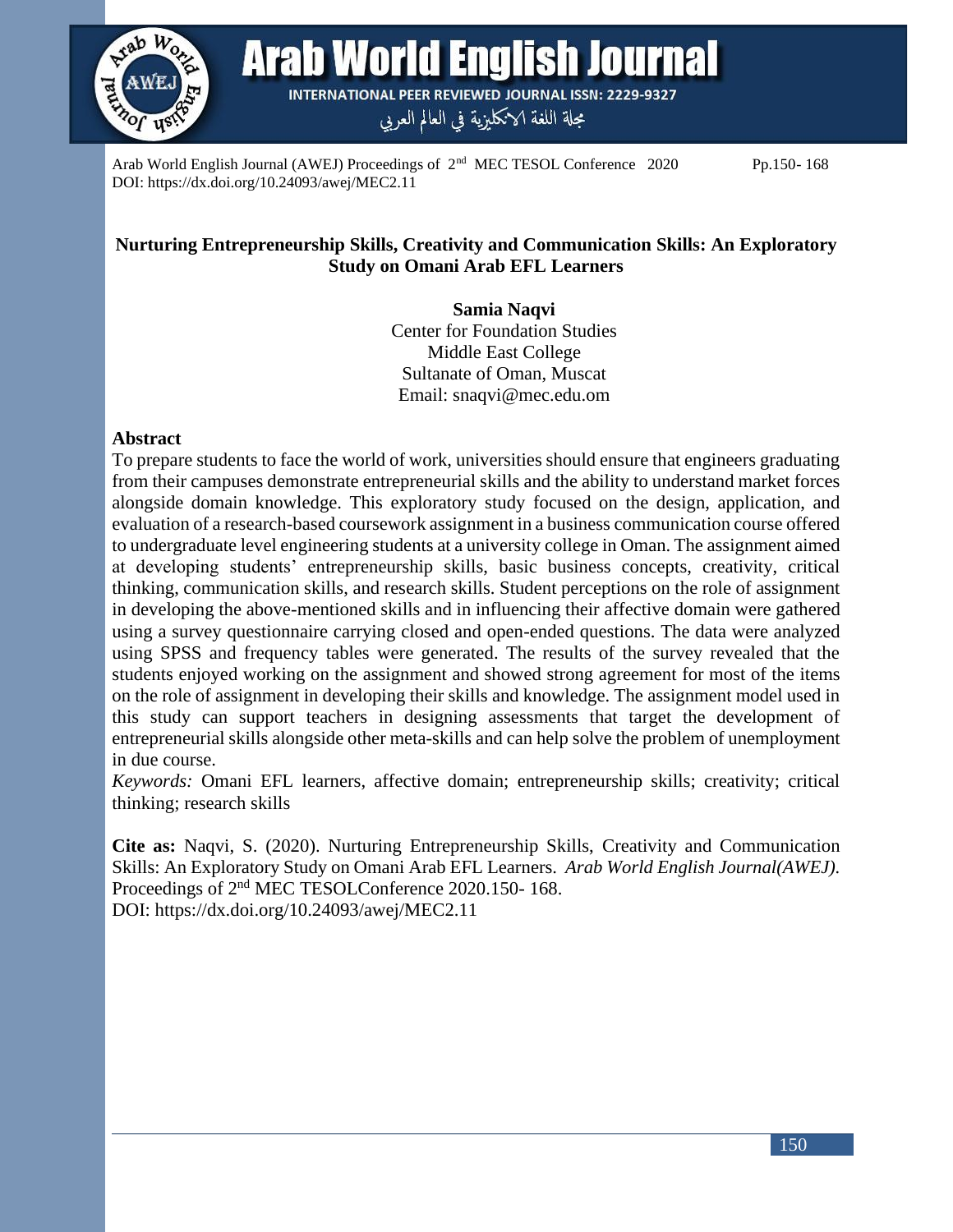#### **Introduction**

 Entrepreneurship has emerged over the last two decades as arguably the most potent economic force the world has ever experienced (Kuratko, 2005). Today's young generation needs skills that can help it respond to situations creatively to achieve success in the fast-paced, competitive, and demanding world of work and pave the way for a sustainable future. Present economic trends and changes in employers' approach towards decision-making indicate that the future workplace is most definitely going to be more dynamic and intense. It is often the entrepreneur who can respond to these demands and exploit available opportunities.

 Higher education is meant, among others, to be the driving force of socio-economic development and its quality partly depends on its demand and recognition from the labor market and stakeholders—hence, there is an urgent need for integrating entrepreneurship into higher education as "one of strategic pathways in the improvement of the quality of higher education" (Melnikova, Ahrens, Grunwald, & Zaščerinska, 2017, p.160).

Currently, universities are not only institutions of higher learning but also "important catalysts of technological development and economic growth" (Yemini & Haddad, 2010). This notion has led to increased awareness and the potential value of entrepreneurship in education.

Increasingly, universities have realized that the only way students can be prepared for the transformed working environment is through entrepreneurship education. Therefore, most of the business courses train students in these skills through modules on entrepreneurship. However, it is often noted that the students opting to study engineering disciplines seem not fortunate enough to get adequate, sufficient training in this area. This is unfortunate because entrepreneurship skills can support engineers in exploiting technological innovation, yielding enhanced economic growth for the countries (Holzman, Hartleib, & Roth, 2018).

Though there have been entrepreneurship courses designed for business students as well as for students opting to study engineering and science, entrepreneurship skills are allocated but a minimal percentage value in the curriculum.

While the increased access to higher education in Oman is commendable, a large population of young Omanis graduating from tertiary level institutions is not able to find suitable jobs. Jobs in the government sector are limited, and the private sector is considerably dominated by expatriate workforce due to the specialized nature of certain jobs and expatriates having the upper hand in terms of English language proficiency. Despite the government's efforts on increased Omanisation, the situation does not seem to be under full control.

The problem is not only limited to Oman; researchers from other countries have also reported similar concerns. An important observation made by Wei, (2005) in this context is that research and development in manufacturing companies used to be viewed as "a glamorous career for the brightest engineering graduates, but the number of attractive job offers has been declining for many years" (p.130). He believes that at present, a feasible option for an engineer is to work in a smaller, more entrepreneurial company, which requires "a broad range of skills and knowledge beyond a strong science and engineering background" (p. 185). Therefore, even though the aim is not to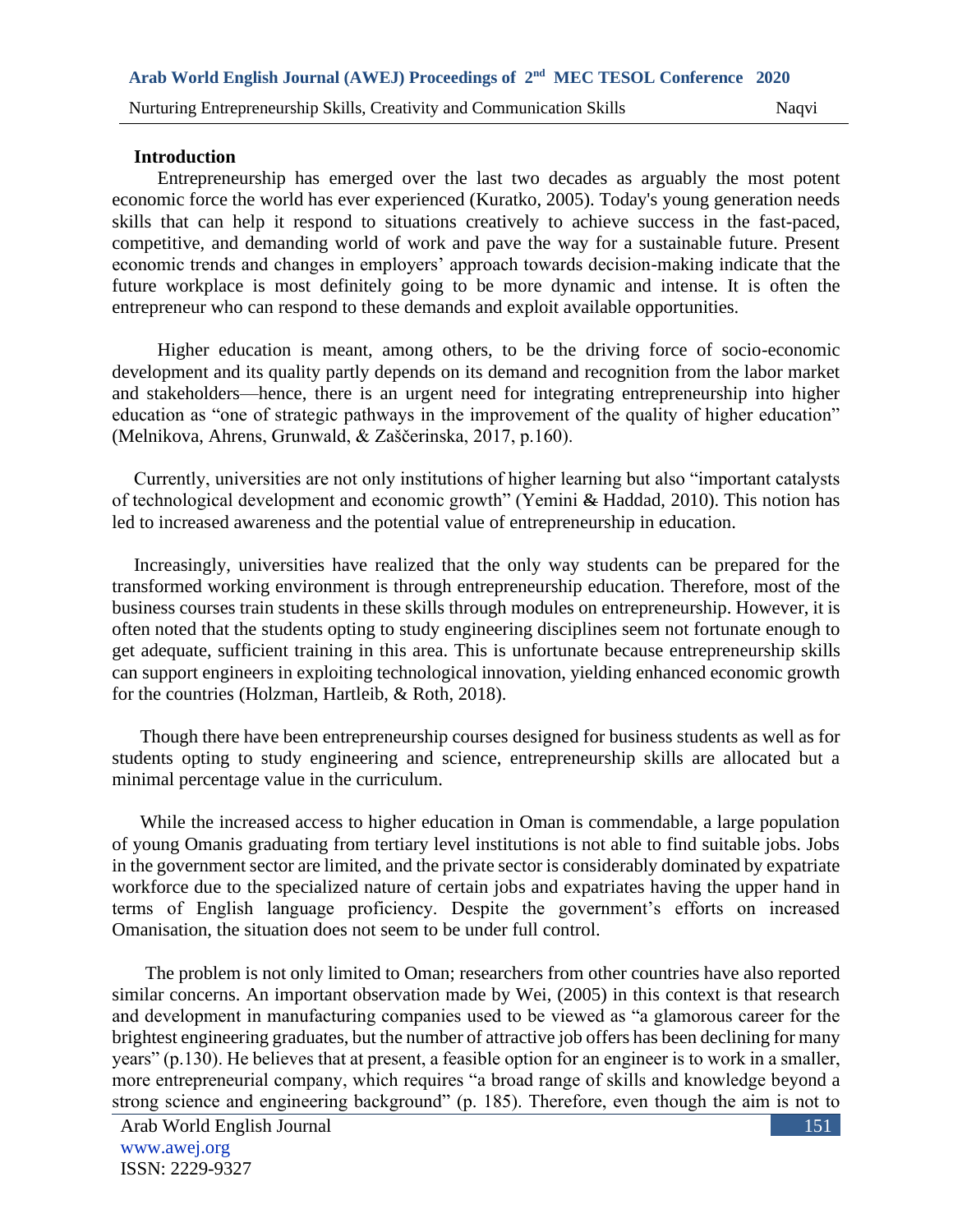open their own company, graduates might need to work more or less like entrepreneurs in small companies. In these circumstances, it appears inevitable to develop entrepreneurship skills of the graduates to enhance growth opportunities, increase job opportunities, diversify the Omani economy and, in the long run, reduce reliance on oil revenues (Magd & McCoy, 2014).

### **Focus of the paper**

This paper focuses on the design, application, and evaluation of an individual assessed assignment of Business Communication course, which aimed at developing entrepreneurship skills, creativity, and academic skills of non-business students enrolled in engineering programs at a private university college in Oman. The student perspectives on the role of this assignment in enhancing students' creativity, critical thinking, entrepreneurship skills, research skills, and motivation alongside the content knowledge, report writing, and communication skills are also discussed.

# **Research questions**

The main research questions guiding the study are:

- What initiatives can be taken by teachers to develop entrepreneurship skills of non-business students enrolled in engineering programs?
- What are the student perspectives on the role of the individual assignment in developing their content knowledge and skills such as entrepreneurship, researching, creativity, critical thinking, report writing, oral communication?
- What are the students' perspectives on the role of the individual assignment in influencing their affective domain?

# **Literature Review**

This section covers the concept of entrepreneurship education, relevant studies conducted in this area, the relationship between Entrepreneurship, creativity, and innovation, and how the business communication course can accommodate entrepreneurial initiatives.

# *Entrepreneurship Education and Relevant Studies*

The importance of entrepreneurship education and some of the initiatives taken in the recent past will be discussed in the earlier part of this section. According to Karim (2016), "Entrepreneurship is the foundation of successful economies and the beacon of hope for developing economies" (p.380). Entrepreneurship education that trains students in founding new ventures/ start-ups is gaining enhanced impetus in the present education scenario (Holtzman, Hartlieb & Roth 2018; Zhang, 2017; Melnikova et al.2017). Start-ups can substantially help in economic development. The development of entrepreneurship skills can offer a major part of the solution to poverty in developing and underdeveloped nations (Si, Ahlstrom, Wei, & Cullen, 2020).

Holzman et al. (2018) emphasize the importance of entrepreneurship education and argue that it should be a cornerstone of the engineering curriculum, which has not happened so far. Their paper introduces the concept of entrepreneurial campus through 'Entrepreneurial Campus Villach' located at the Carinthia University of Applied Sciences (CUAS), Austria, to provide insights to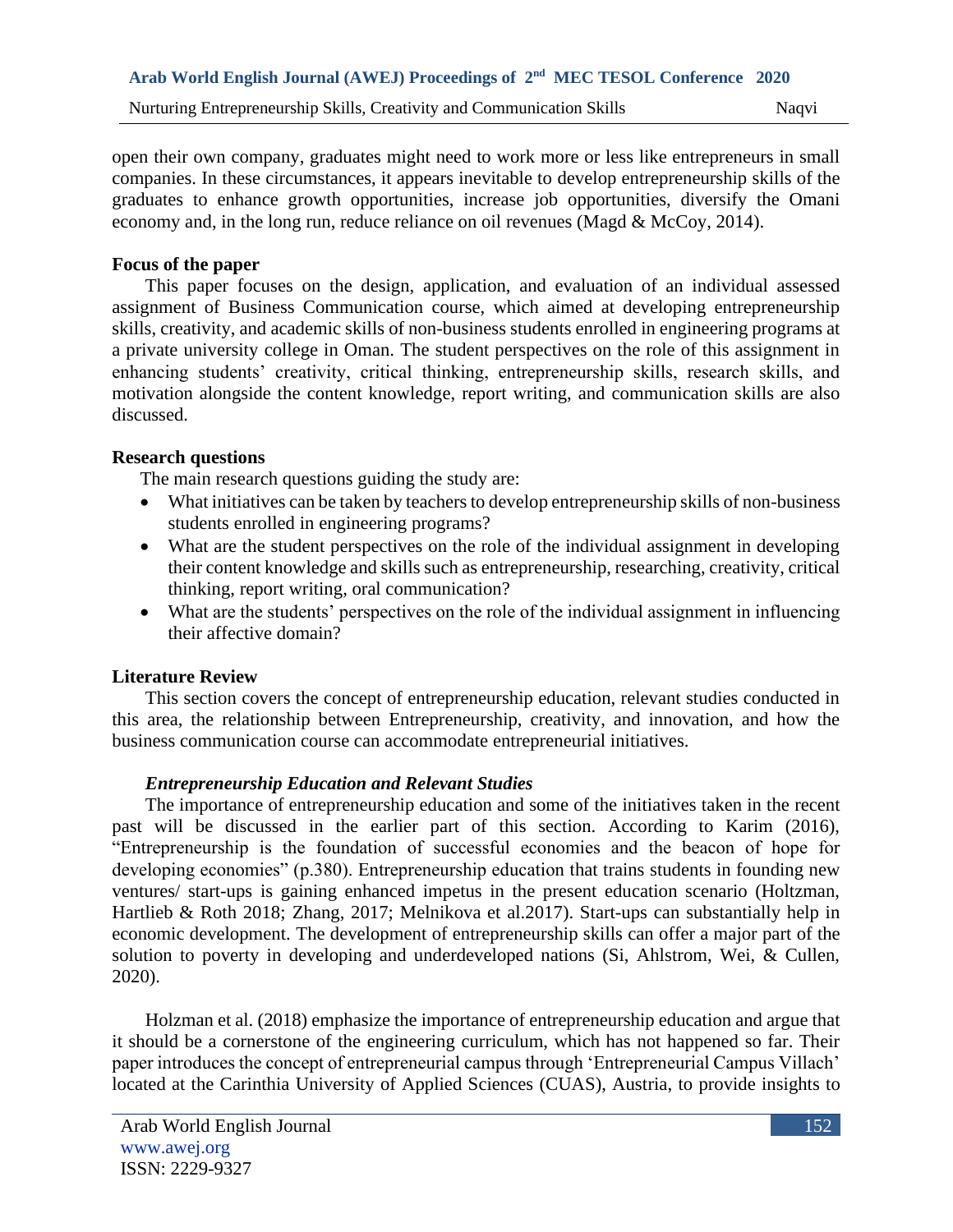universities and public institutions who are interested in a similar setup. The campus is among the first in Austria that offers an extensive and scientifically sound entrepreneurship program. The purpose of this initiative is to support entrepreneurship education, which can transform technical inventions into innovative ventures.

Melnikova et al. (2017) discuss the integration of entrepreneurship in higher education, related challenges, and insights from university teachers and students on how to improve it in Lithuania and Latvia in their article. The teachers who were interviewed suggested that "entrepreneurship should be integrated into study subjects in order to develop students' entrepreneurial competencies. In their opinion, the integration of entrepreneurship would make studies more attractive and possibly more beneficial for students. Study participants argued that modern young people are focused more on practical issues (e.g. opportunities to earn money, create some venture, etc.) than academic knowledge" (p.164).

Souitaris, Zerbinati, and Al-Laham (2007) studied the impact of entrepreneurship programs on the entrepreneurial attitudes and intentions of science and engineering students drawing on the theory of planned behavior to verify the conventional belief that entrepreneurship education enhances one's intention to start a business venture. The results confirmed that such programs raise attitudes and inspire students towards entrepreneurial intention.

Concerning the initiatives on entrepreneurship research in Oman, Ibrahim, Devesh, and Abdullah (2017) assessed the attitude of 165 Omani graduates towards entrepreneurship from four colleges in Muscat, Oman. Exploratory factor analysis and multivariate regression model were used to ascertain the main factors affecting students' attitudes towards entrepreneurship. Their study revealed that the level of knowledge about enterprises, the level of understanding business risk, and the entrepreneurship education attended, have a significant influence on graduate students' attitudes towards entrepreneurship.

Bakheet's (2018) study, conducted on a sample of 2529 students from higher education institutions in Oman, envisioned discovering the relationship between attitudes and intentions for business start-ups. Linear and Multiple regressions were applied to determine the impact of independent variables (Business opportunities, perception of barriers and perception of motives, personal entrepreneurial exposure, expected family support, and culture) on the dependent variable (Entrepreneurial attitudes). The results indicated positive entrepreneurial attitudes and a positive and robust relationship between attitudes and intentions. It was concluded that creating positive attitudes towards entrepreneurship among students will increase the probability of their intention to establish and launch a start-up.

The study that can be closer to the present study is the one conducted by Özdemir (2015). According to him, among the range of skills that are vital for students' success in the future, a good command of English is essential. He used entrepreneurship-based exercises in his classes for a certain period and compared the attitudes of the students before and after the use of exercises. It was found that there was a positive change in the students' attitudes towards entrepreneurship. He recommends theme-based entrepreneurial activities to be embedded in EFL classes to promote entrepreneurial spirit among students.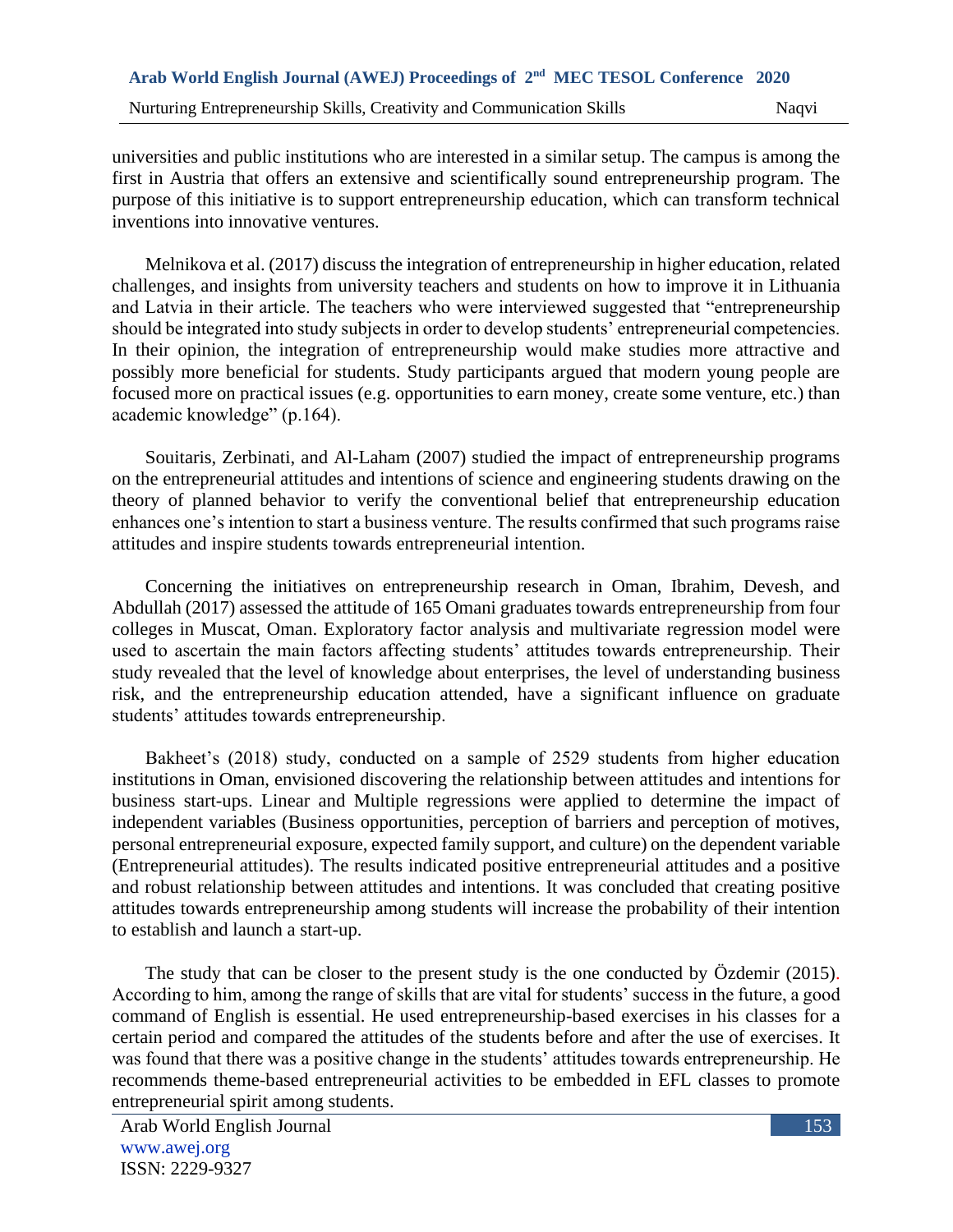It is important to note here that most of the initiatives mentioned above are either full-fledged entrepreneurial education initiatives or studies on students' attitudes towards entrepreneurship. Very few studies have looked at the integration of entrepreneurship skills in other courses such as communication and English language support courses, offered to non-business students.

## *Business Communication, Entrepreneurship, Creativity and Innovation*

After discussing the importance of entrepreneurship education, it is essential to look at the relationship between business communication and entrepreneurship and the role of creativity as a driving force of business ventures. Grenci (2012) rightly puts it,

Entrepreneurship and business communication each is focused on a defined set of concepts and skills that are framed primarily within the context of business. At the same time, their respective studies lie at the crossroads of several disciplines; and as such, each is not entirely unified in its focus. Underneath it all, creativity can provide a convergent point between the two studies (p.2).

Business communication, as Shaw (1993) claims, has been described as a hybrid discipline focusing more on the aspects of the problem-solving mission than the subject matter. It mainly focuses on communication, rhetoric, and management, the areas with connections to areas such as rhetoric, oral and written communication, and management. "The hybrid conception of the field allows us to make the most of our ranging intellectual traditions and to derive research and teaching purposes that extend beyond the limits of a narrow academic legitimacy" (p. 297). Due to this, several business communication courses embed a range of contexts alongside the main focus on business content, writing, and communication. Similarly, the field of entrepreneurship extends over several business disciplines that have a common interest in certain entrepreneurial themes (Ireland & Webb 2007).

Innovative ideas are considered the lifeblood of entrepreneurial ventures. Entrepreneurs need to identify potential opportunities, generate valuable ideas, craft them, and prepare a feasible plan that can lead the project to fruition (Ward, 2004). Innovation and creativity are fundamental to all academic as well as business endeavors. Creativity is one's ability to produce new knowledge or ideas, and innovation is the practice that helps in putting a new idea into practice.

Business organizations have realized that creativity plays a vital role in developing successful business models and helps organizations build competitive advantages and achieve success (Anderson, Potočnik, & Zhou, 2014). Hence creativity is viewed as a critical aspect of businesses where most of the engineering students' future rests, be it their start-up or they are a part of a business organization. Despite this, recruiters complain that graduates often lack these nontechnical skills. Therefore, a feasible option that might resolve this problem is via crossdisciplinary efforts made by teachers and curriculum designers, an example of which is outlined in this paper.

To sum up, the relationship among the three areas, entrepreneurship, creativity and business communication and the related pedagogical implications, Grency (2012) emphasized, that the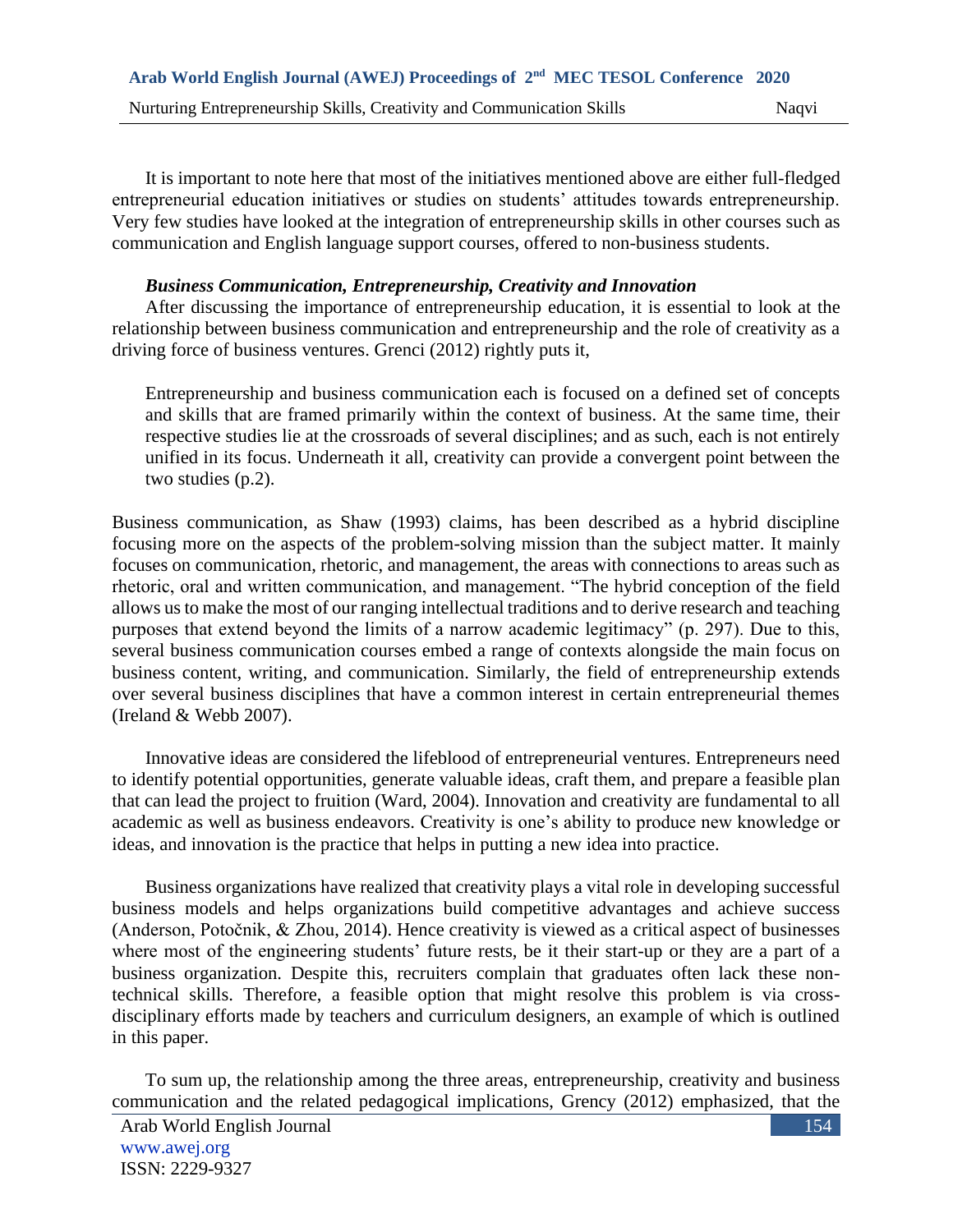convergent characteristics of entrepreneurial creativity and business communication go beyond their multidisciplinarity and reveal a parallel set of foundational elements pertaining to individuallevel processes and skills that are further defined by their context and outcomes. He further states,

It is within these latter two elements – context and outcomes – that the convergence takes on pedagogical implications. Specifically, business communication course content can be framed by the complementary context of entrepreneurial creativity, with the outcomes (or deliverables) defined to accomplish the process-focused and skill-building goals of both disciplines (p.3).

### **Research Methodology**

This case study focused on seeking answers to the above-mentioned research questions via the design, application, and evaluation of an individual assignment used in a Business Communication Course in Fall, 2018, which engaged students in a scenario-based task where students were expected to create their own prospective company. The course is offered to nonbusiness Arab students enrolled in undergraduate level engineering courses at a university college in the Sultanate of Oman. The assignment culminated in a written report and an oral presentation detailing various aspects of the company and students' reflections on the task. A mixed-method approach was used to evaluate the effectiveness of the assignment. Student questionnaires were used to collect quantitative data and written reports, and the last part of the survey with open-ended questions was used to arrive at qualitative data. The student survey was administered using google drive, and the quantitative data gathered from closed-ended questions were analyzed using SPSS. Frequency tables were generated for each question. Then, the overall average for all items under each category was calculated.

### *Course Description*

The Business communication course (BUSS0002) enables students to develop skills in both Written and Oral Communication for business. Upon successful completion of the course, students should be able to demonstrate an understanding of the importance, types, and barriers to Communication, data collection and data analysis methods, and data presentation in oral and written forms. The course involves the preparation of business documents, making presentations in a variety of business situations, and communicating effectively both individually and as part of a team. It is a ten credit point course with three in-class contact hours which consist of interactive activities and tutorials and was offered for fifteen weeks. Students are involved in group discussions, case studies, presentations, and task solving apart from quizzes and tests. Apart from the three hours, students are expected to devote extra hours in self-study required to complete the assignments and prepare other assessments. The course carries three assessments, one group assignment, one individual assignment, and one closed-book test. Since the course focuses more on skills acquisition as compared to subject content, there is room for flexibility regarding assessment design, which gives room to innovation. This paper focuses on the design, application, and evaluation of the individual assignment from the point of view of students.

# *The Assignment and Procedure*

This section will focus on the initiative taken to develop entrepreneurship skills among engineering students. The said initiative was introduced as an individual assignment, which is the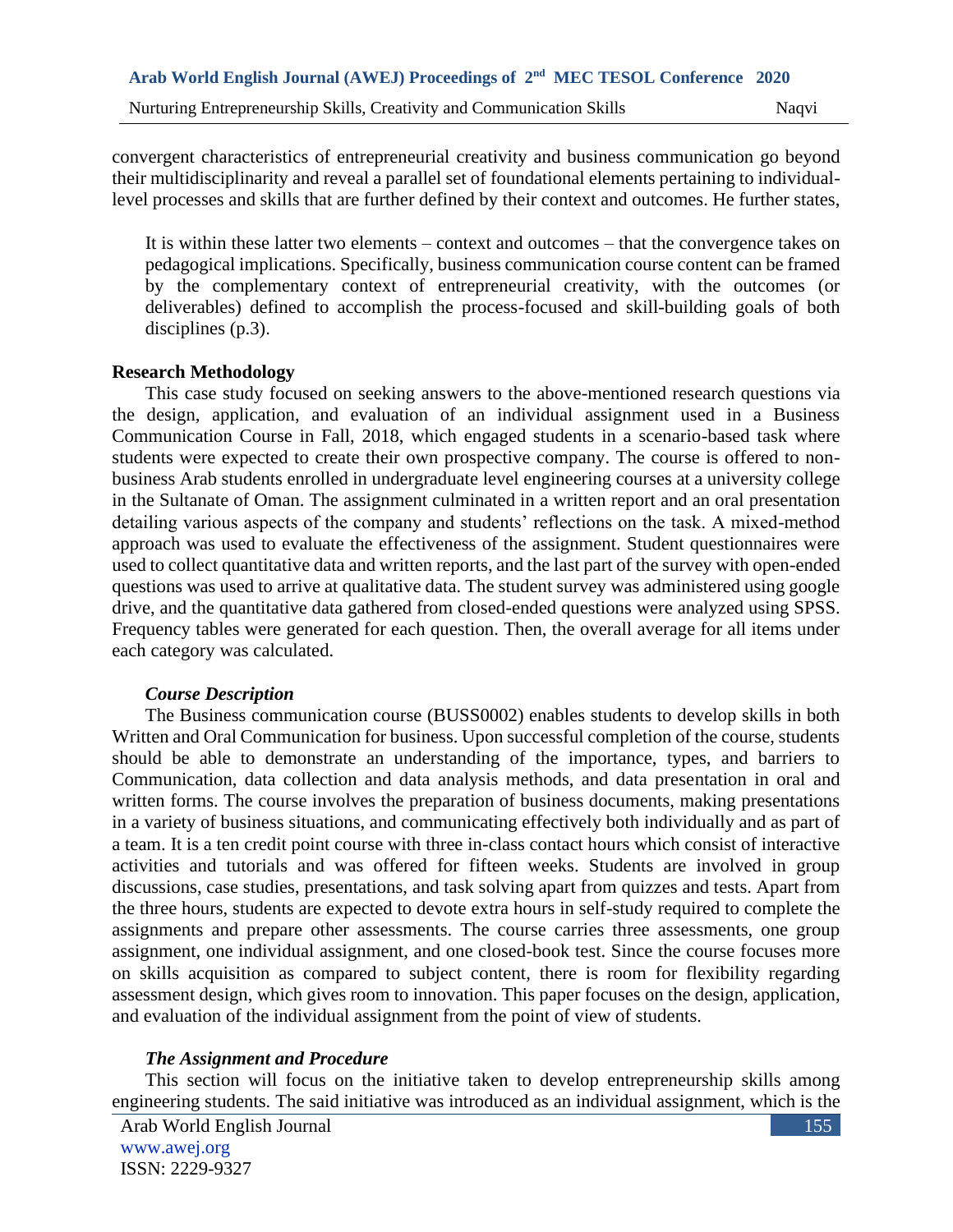second assignment that the students are expected to finish in six weeks (week 8-13) in the course of a fifteen-week semester. It was an assessed assignment with 35% weighing and aimed at developing students' entrepreneurship skills alongside business communication, oral communication, report writing, and research skills.

The assignment is a scenario-based task where students are supposed to envision that they will start their own company. They need to plan and prepare its overall profile, organizational structure, mission and vision, products/services it will provide. They need to think about how they will arrange for finances, raw materials, and other related requirements and ensure their company's success in this competitive world. Other requirements include designing a catchy logo and a slogan for the Company/ Service; giving reasons for the choice of product/service; place and date of establishment; Mission and vision of the Company; detailing its product/services and the reason why the product/service is compelling (the only product which can provide a solution to the problem; planning for finances –salaries, maintenance, marketing, etc.; working on the suitable pricing strategy; customer demographics; drawing organization structure and so on.

It is worth mentioning here that some of the concepts related to business organizations, such as communication in the workplace and organization structure, are covered in the course material. Still, most of the other areas such as pricing strategy, finance options, etc. are not covered and students need to rely on research for these.

The assignment culminated in the production of a written report and an oral presentation using a PowerPoint or Prezi. The presentations covered all the aspects of the company mentioned above. Some students also created a website for their company.

# *Participants*

The participants were 27 undergraduate-level students enrolled in either the third or fourth semester of their program with mixed specializations, including Computer Science, Multimedia, and Information Technology. The class population comprised 23 females and four males. However, for the survey, only 21 responses could be considered for analysis since the remaining six students either did not save or did not submit their responses on Google Drive. Though the overall responses are shown as 27, question-wise responses are visible as 21. For qualitative analysis, feedback collected through written reports and oral presentations, responses from all 27 students are taken into consideration.

# *Survey Questionnaire*

A survey questionnaire was designed to collect student perspectives on the role of individual assignment in developing their entrepreneurship skills, academic skills, and creativity and its impact on the affective domain. The survey carried three sections: I. Demographic details, II. Student perspectives on the development of various skills and knowledge, and III. Two open-ended questions on students' learning experiences and suggestions for improvement. The survey was also translated into Arabic by an expert in the field and piloted.

Section I comprised the demographic details, which are covered in the methodology section. Section II aimed at gathering student perspectives on the role of assignment in developing their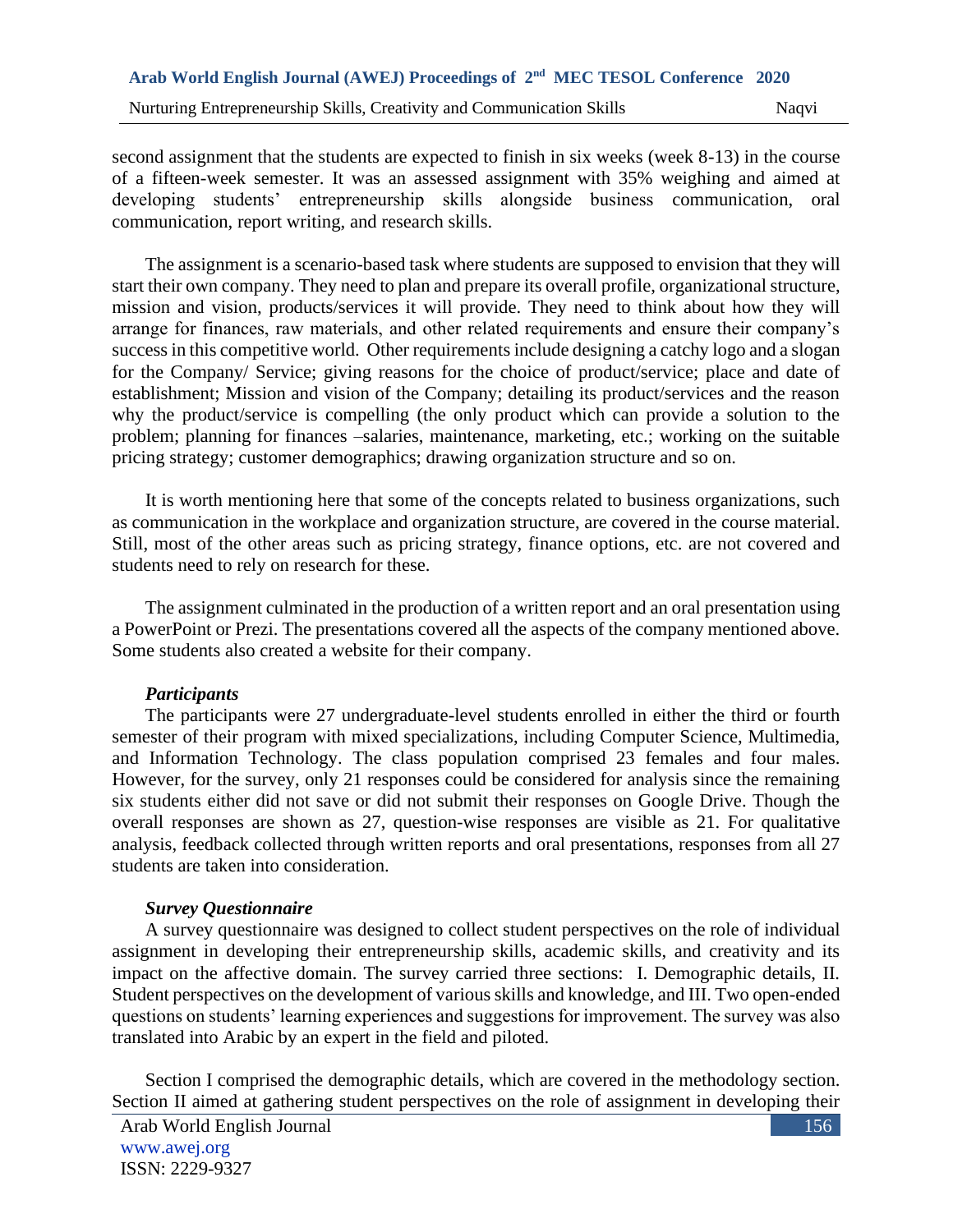knowledge and skills. It carried eight sub-sections, including 1) content knowledge, 2) research skills, 3) entrepreneurship skills, 4) creativity, 5) critical thinking, 6) affective domain, 7) report writing skills, and 8) oral communication and public speaking skills. Each sub-section carried five items except the affective domain, which carried ten items. A five-point Likert scale was used to get students' agreement/disagreement on a continuum from Strongly Agree to Strongly Disagree. The data were analyzed using SPSS. Frequency tables were generated for each question. Then, the overall average for all items under each category was calculated. The information is presented using bar graphs in the results section. Section III carried two open-ended questions, one elicited responses on the reflections of students on their learning experiences during the course of the assignment, and the second sought their suggestions concerning improvements that can be made in the assignment to make it more effective and useful in future.

#### **Results**

This section presents the results gathered from the survey administered to the students using Google Forms.

#### *Development of Content Knowledge and Skills*

The average response from students for each area concerning the role of assignment in enhancing content knowledge, developing various skills, and influencing their affective domain is presented in this section along with a table carrying all the items used to elicit responses for each area. The five points of the Likert scale comprise Strongly Agree (SA), Agree (A), Neutral (N), Disagree (D), and Strongly Disagree (SD). The average of responses gathered from all the items in each area is presented through graphs and discussed.

#### *Content Knowledge*

The following five items were used to gather student responses on the role of assignment in developing their content knowledge in business and the workplace. As evident from Figure one, there is a strong agreement from students, with 57.1% students strongly agreeing and 38.1% agreeing that the assignment helped in developing their content knowledge in terms of organization structure, functions of an organization, business strategies, business ideas, etc. (refer Appendix 1)



*Figure 1.* Content knowledge

#### *Entrepreneurship Skills*

Arab World English Journal www.awej.org ISSN: 2229-9327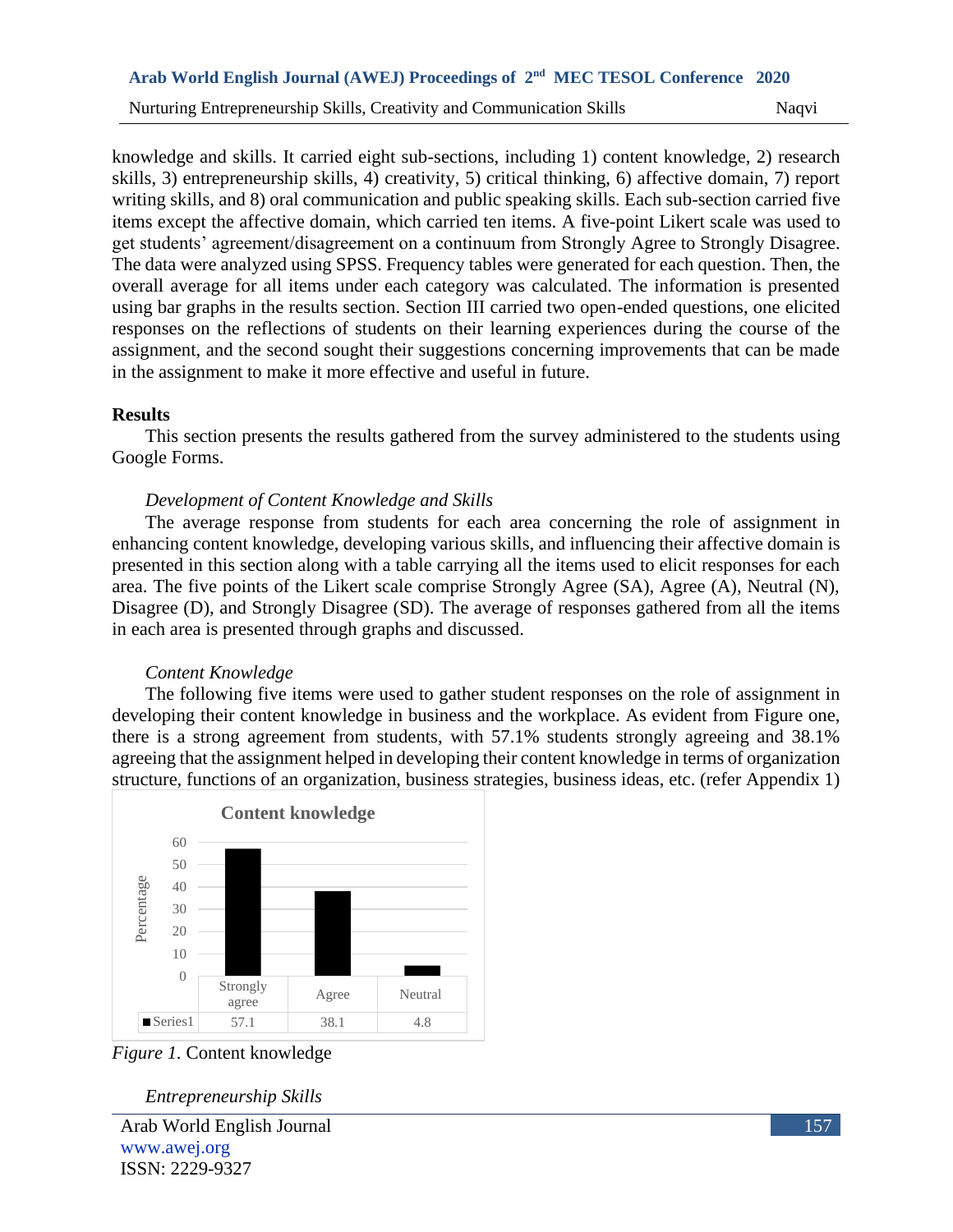Development of entrepreneurship skills being the main focus of this assignment, the student views on the role of assignment in developing related skills were elicited through the five items mentioned in Figure two. It was found that 100% of students agreed, with 52.4% of students strongly agreeing and 47.6% of students agreeing that the assignment developed entrepreneurship skills as they engaged in exploring financing options, and learning about budgeting and pricing. It also motivated them to establish their own business in real.



*Figure 2:* Entrepreneurship skills

# *Research Skills*

Concerning the development of research skills, as shown in Figure three, 100% of students (47% SA and 52.4% A) agree that the assignment encouraged them to research various business concepts, pricing strategies, secrets of success of large business enterprises, and employee staff profiles, etc. In addition, students reported having read research articles on entrepreneurship and establishing business ventures during their presentations.



*Figure 3:* Research skills

# *Creativity*

The next focal area covers the role of assignment in developing creativity among students. Here again, as shown in Figure four, an overwhelming majority of students (71.4%) strongly agreed, and 28.6% agreed that the assignment helped in developing creativity and spirit of inquiry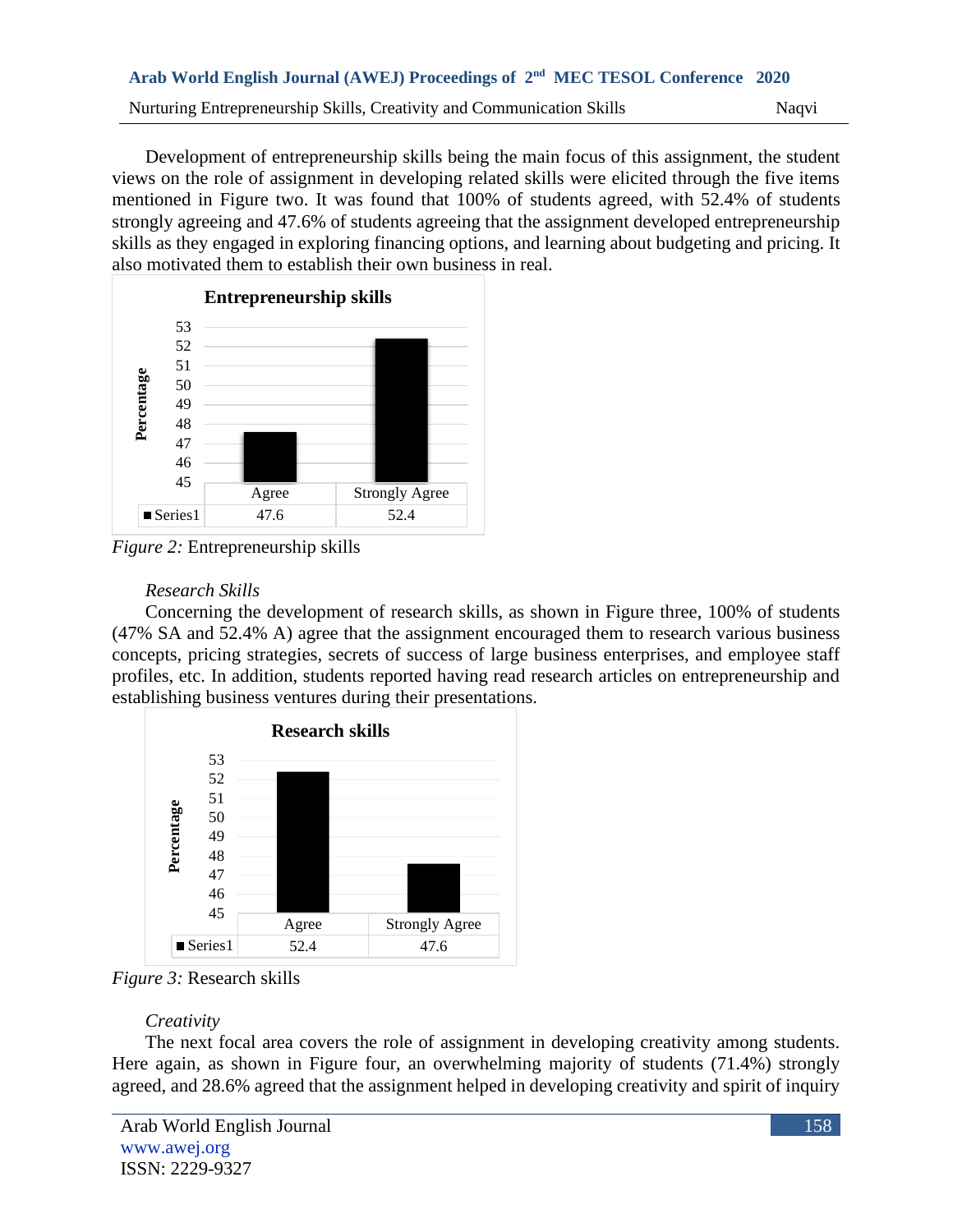and innovation as they worked on giving names to their companies, devised slogans, created logos and engaged in other similar exercises. The students also created their company websites, which enhanced their creativity to a large extent.



*Figure 4.* Creativity

# *Critical Thinking Skills*

As shown in Figure five, the next area focuses on the role of assignment in enhancing students' critical thinking, reflecting, and conceptualizing concerning the creation of the company. Here also, the frequency table indicates that 66.7% strongly agreed, and 33.3% agree that the assignment enhanced their critical thinking skills.

The next two areas of the survey covered items related to communication skills, including report writing and oral communication skills.





*Report Writing Skills*

One of the primary learning outcomes of the course is the development of report writing skills among students. The students were trained in report writing skills as part of the course. The entire exercise taken by students culminated in a written report which covered details of the company. Here again, as shown in Figure six, 61.9% of students strongly agreed, and 38.1% agreed that the assignment developed these skills as they worked on the report.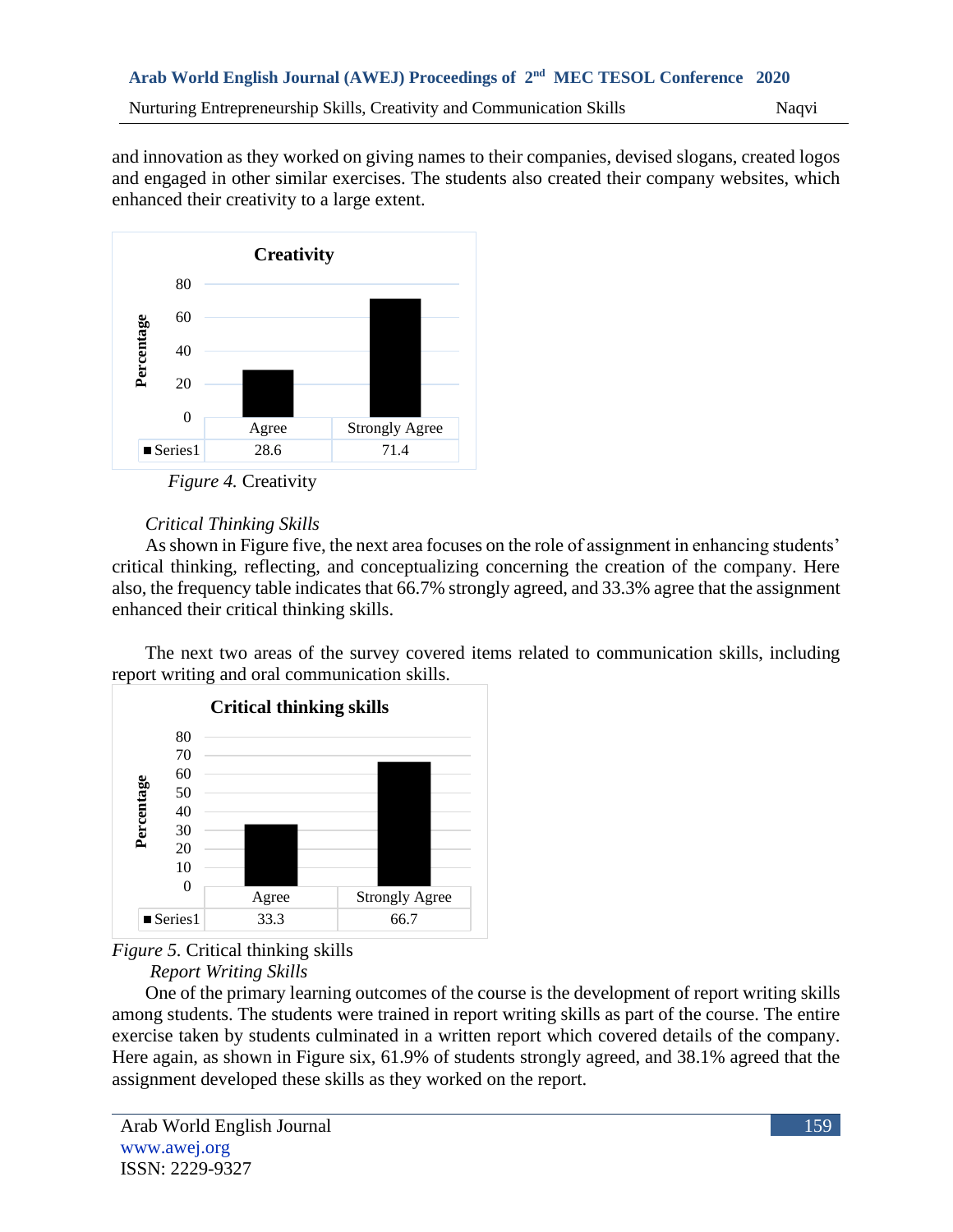Nurturing Entrepreneurship Skills, Creativity and Communication Skills Naqvi



*Figure 6.* Report writing skills

# *Oral Communication and Public Speaking Skills*

Along with submitting written reports, the students were also expected to make an oral presentation using PowerPoint or Prezi. They were given sessions on making effective presentations. The assignment allowed them to showcase their oral communication skills as they worked on their PowerPoint slides, rehearsed their presentations using effective body language and tone, and prepared expected questions from the audience. Therefore, when asked about the role of assignment in developing oral communication and public speaking skills, as depicted in Figure seven, most of the students responded positively by either strongly agreeing (14 students-66.7%) or agreeing (6-28.6%) to this point. Only one (4.8%) student chose the option 'Neutral'.



*Figure 7.* Oral communication and public speaking skills

# *Role of Assignment in Influencing Students' Affective Domain*

Since motivation, positive attitude, interest in doing the task are vital to student learning, it was essential to learn about the student perspectives on the role of assignment in influencing their affective domain. The average student response on all the ten items listed in Figure eight, shows that 76.2% of students strongly agreed and 23% agreed, which confirms that the assignment successfully influenced their affective domain. They found that the assignment tasks were enjoyable; gave them a sense of achievement; provided them with an opportunity to express their interest; gave shape to their dreams; raised their confidence in making decisions; and working on the tasks independently.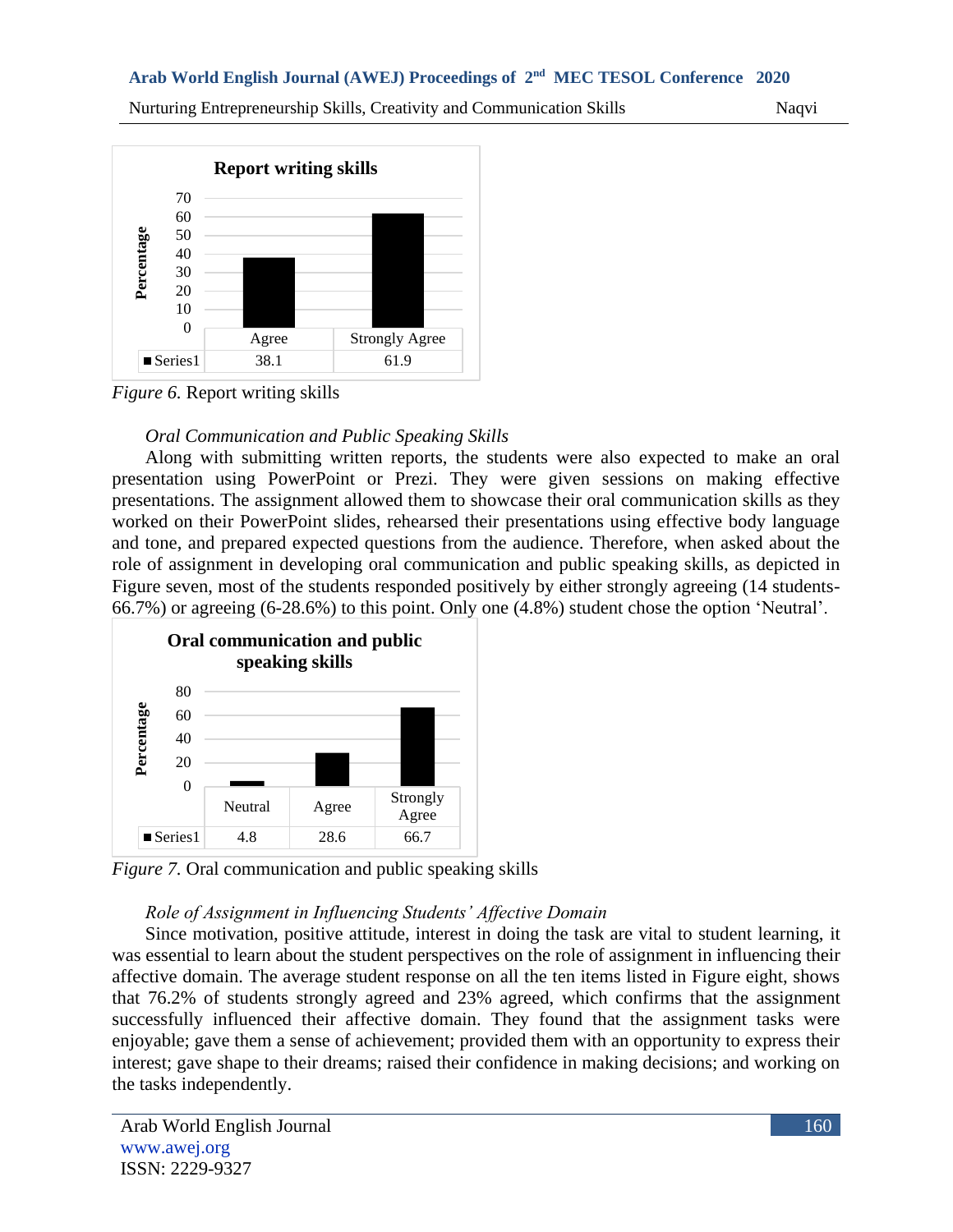Nurturing Entrepreneurship Skills, Creativity and Communication Skills Naqvi



*Figure 8.* Affective domain

This section carried two open-ended questions that elicited comments on student reflections on the role of assignment in enriching their learning experiences and their recommendations on making it more effective in the future.

Twelve students gave their comments in response to the first open-ended question, which focused on the role of assignment in enriching their learning experience. Some of their comments are listed below:

I would like to say that all that helped me, was increasing my present knowledge about entrepreneurship [**sic**].

That assignment was a very good chance for me to show what I'm interested in, and also it helped me to present my ideas about the company and I learned a lot about the companies needs and requirements which that will helped me in the future if I want to create my own company [**sic**].

The assignment helped us get the knowledge of initiating an organization or a company and how to manage it in the future, also the feasibility study for when we start a company [**sic**].

It was a great experience for a project like this because it makes us think a lot and get to know many articles about these topics. It was a new thing I did for the first time and I liked a lot.☺ [**sic**].

I learned a lot of skills in performing individual duties and how to design a structure, design a company logo and gain experience for a small project in the future [**sic**].

I totally enjoyed this module. It was fun. The assignments were very creative. I've learned so many things.

For the second open-ended question which extracted student recommendations on making the assignment more useful, the following comments were received: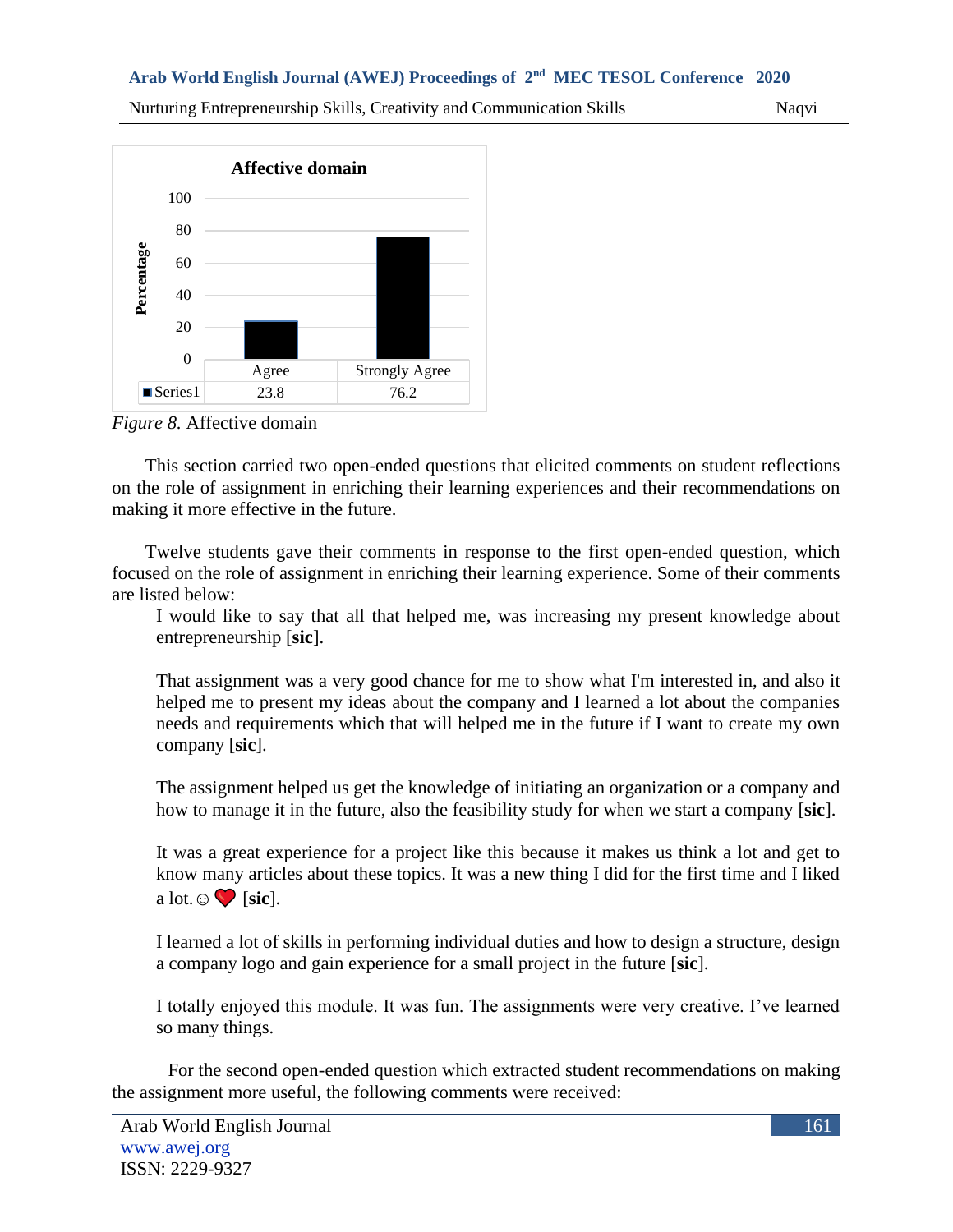Give a sample for the assignment so those who don't know English could get idea from the sample [**sic**].

Let each student choose a different company. (They mean products here. Sometimes products are repeated.)

I think if there are a lot of time for do this assignment we can do a good assignment more than this [sic].

Personally I think this assignment will be more effective if the students connect with similar companies of their companies with prepare a short report about main points. That will give the student the motivation to implement their planned company in the future after seeing similar and successful companies [sic].

To add one more task; making an advertisement for the products sold from krasthe company [sic].

## **Discussion of Results**

The scenario-based task taken up as an assessed assignment turned out to be very popular among students. They came up with excellent plans for companies they want to establish in the future. The products and services included software development companies, gaming apps, gaming stations, restaurants, and coffee shops. The results gathered through the questionnaire indicate a very positive response from the students in terms of the role of assignment in developing their knowledge and skills and in influencing their affective domain. Most of the items received a high degree of agreement from students. According to them, the assignment developed their content knowledge along with research skills since the requirements of the assignment encouraged them to research various business strategies and organizational structures. It also proved beneficial in inspiring students towards entrepreneurial intention, as confirmed by Souitaris et al. (2007) through their study on Engineering and Science students.

For the development of meta-level skills, most of the students were highly positive about the role of assignment in developing their critical thinking and creativity. Creativity is considered to be the driving force of business ventures, and this assignment provided students a platform to develop and exhibit their creativity (Grenci, 2012).

When asked whether the students want to establish their own companies in the future, 95.2% responded positively. This finding is not concurrent with the study conducted by Duval-Couetil, Reed, and Haghighi (2012) on the involvement, attitudes, and outcomes of entrepreneurship education on Engineering students. They found that two thirds or more of the students surveyed wished to work for companies after graduation. Yet, this finding does tend to be in line with Souitaris et al. (2007), who found that the students who were in the program group raised their subjective norm and intention for self-employment, however, students in the control group did not: Hence, the programme helped in raising the entrepreneurial attitudes and intention. In a similar vein, both Lithuanian and Latvian research participants of Melnikova et al.'s (2017) study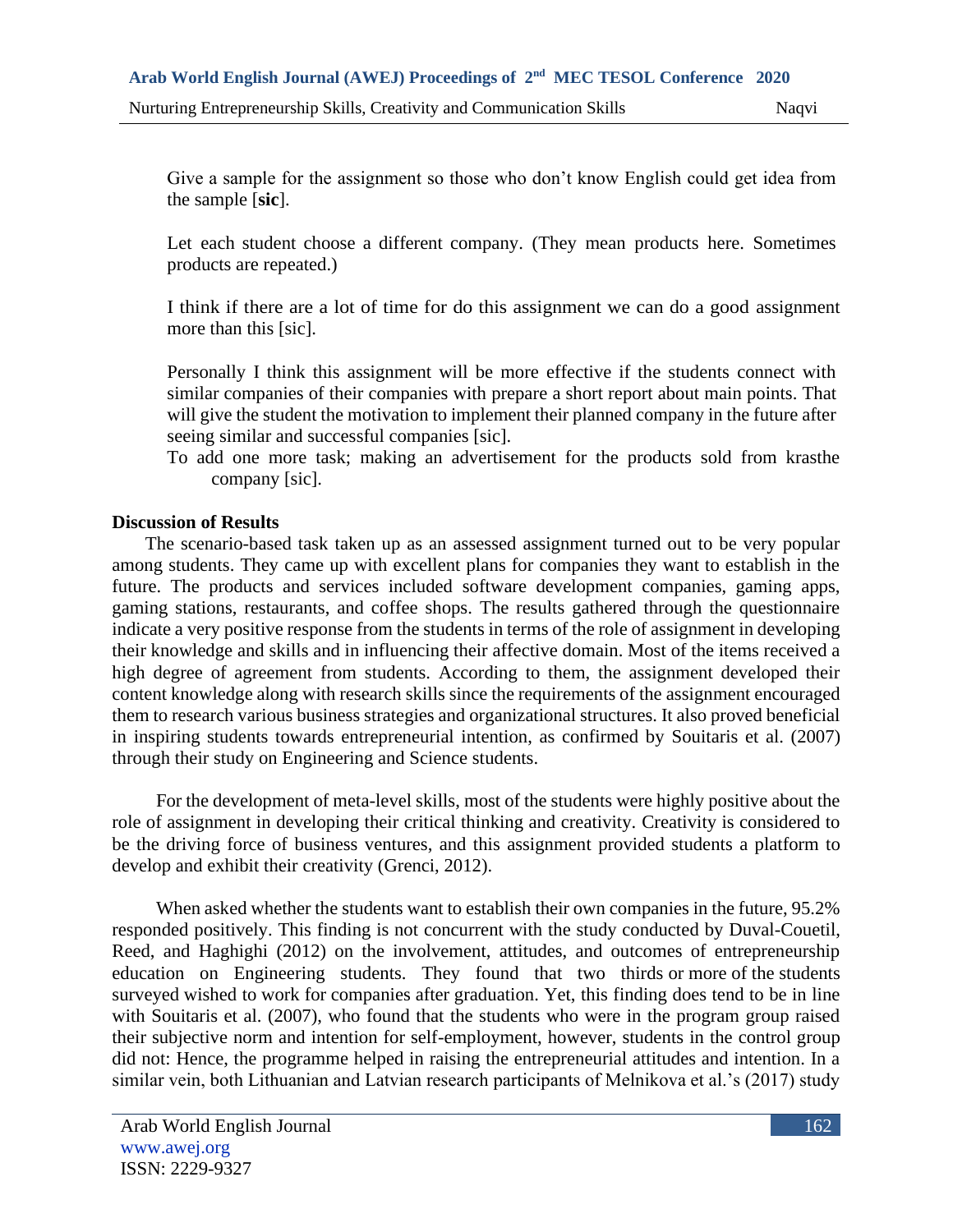also wished for practice-oriented teaching methods and lectures by successful local entrepreneurs who can encourage them to establish their start-ups.

Due to the nature of the module, which focuses on developing communication skills in the workplace and the students being learners of English as a Foreign Language, it was essential to verify whether the assignment was successful in developing students' communication skills. The assignment and other related activities proved beneficial since the students were expected to compile a report and present their future company to the classmates, the course tutor, and moderators who act as judges. The findings are concurrent with Özdemir's (2015) study— the only study which is similar to the present study in that he adopted a theme-based combined approach to teaching English and entrepreneurship.

Research has confirmed that a range of affective variables relates to success in second language acquisition (Brown, 1973: Krashen, 1981). Most of those can be under the three main categories, including motivation, self-confidence, and anxiety. According to Fandiño Parra (2008),

considerations for beliefs, attitudes, anxieties and motivations have been incidental rather than integral to the teaching methodology and have not been grounded in a conscious philosophy of pedagogy. Affective factors should not continue being considered the Cinderella of mental functions (p.196).

A conscious effort was made to learn about the role of assignment in influencing the students' affective domain. Once again, the results are very positive since the students enjoyed working on the assignment, felt that it built confidence, and gave them a sense of achievement. Thus, incorporating entrepreneurship content and assessed assignment in communication or EFL modules can develop an entrepreneurial spirit, competencies, and attitudes among students (Ozdemir, 2015). The findings confirm that entrepreneurs are not born (Kuratko, 2005), and education can aptly enhance entrepreneurship skills among students.

# **Conclusion**

Though it is small in scale, the present study was large enough to provide significant insights into the designing of course materials and assessments of the business communication module. Such initiatives can support the development of students' entrepreneurship skills alongside other meta-level skills that can eventually help solve the problem of unemployment. The stated objectives of integrating entrepreneurship skills along with oral and written communication skills, research skills, and content knowledge were satisfactorily accomplished. Most of the aspects explored in the questionnaire received a highly positive response from the students' end, and most of the qualitative comments revealed students' excitement and satisfaction after working on their written assignments and presenting them publicly in class. Innovation and creativity are fundamental to entrepreneurial endeavors, and this was exhibited through the students' unique ideas for their proposed companies. This indicates that such a pedagogical initiative promotes entrepreneurial intention among students and could be a motivating learning activity that viably enhances a range of skills alongside content knowledge and leads to improved learning outcomes. In addition, it can have a very positive influence on the students' affective domain.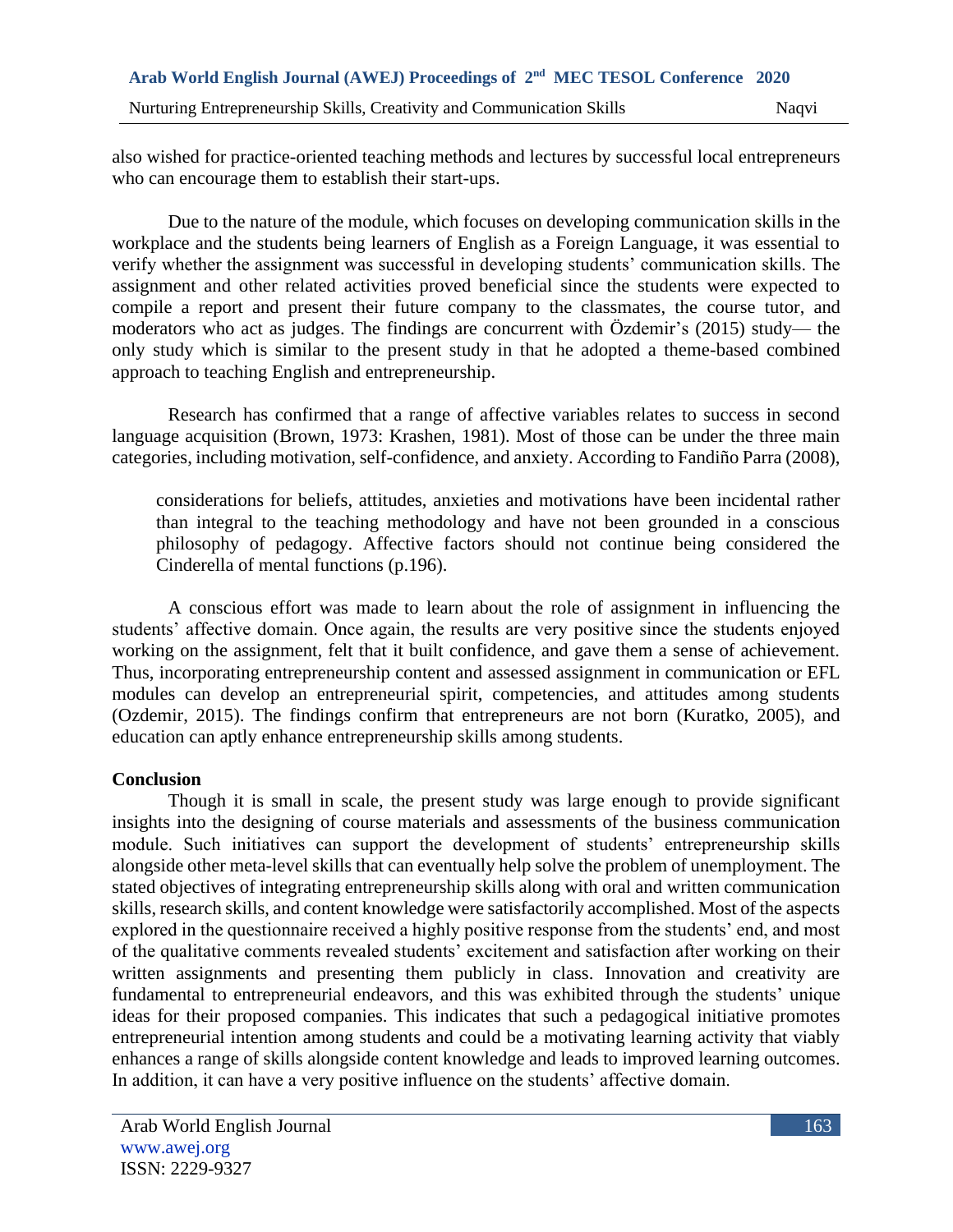## **Limitations and Pedagogical Implications**

The main limitation of this study is that it was conducted on one single cohort of students in one setting. Moreover, since the study was conducted during the third semester and the participants were hitherto enrolled in their study programs, whether their entrepreneurial intentions took a concrete shape or not, could not be studied. Lastly, due to the paucity of space, teacher perspectives of this intervention have not been reported in this paper. Despite these limitations, the assessed assignment model used in this study can form the basis for intervention programs that target developing students' entrepreneurial skills and are not in a position to offer full-fledged entrepreneurship courses due to curriculum and time-related constraints. Depending on the duration of the course, the teachers handling Business communication or similar communication and English for Academic Purposes (EAP) courses should address the curricular adjustments and introduce such practices that develop entrepreneurship skills. Since the choice of having one job to achieve retirement is no longer viable, universities should explore the possibilities of integrating such new teaching and learning practices to develop entrepreneurship skills that encompass creativity and critical thinking by default.

## **About the Author**

**Dr. Samia Naqvi** is presently working at the Middle East College, Muscat, Oman, as the Head of the Center for Foundation Studies (CFS). Alongside the administration of CFS, she is involved in teaching, design, development, delivery, and evaluation of Undergraduate and Foundation level English language courses. She has designed several ESP, EAP, and Business communication courses. She holds a Ph.D. in English Language teaching with specific reference to the use of ICTs for language learning. ORCiD ID: <https://orcid.org/0000-0002-6033-9351>

# **References**

Anderson, N., Potočnik, K., & Zhou, J. (2014). Innovation and Creativity in Organizations. *Journal of Management*, *40*(5), 1297-1333. doi: 10.1177/0149206314527128

- Bakheet, A. (2018). Relationship between Attitudes and Intentions for Business Start-up: A Case of Omani University & College Students. *Academy of Entrepreneur Journal, 28*(2), 1-10.
- Brown, H. (1973). Affective Variables in Second Language Acquisition. *Language*

*Learning, 23*(2), 231-244. doi: 10.1111/j.1467-1770.1973.tb00658.x

- Fandiño Parra, Y. J. (2008). Action research on affective factors and language learning strategies: a pathway to critical reflection and teacher and learner autonomy. *PROFILE Issues in Teachers' Professional Development, 10*(1), 195-210. Retrieved from <http://revistas.unal.edu.co/index.php/profile/article/view/10623>
- Grenci, R. (2012). Entrepreneurial creativity as a convergent basis for teaching business communication. *Research in Higher Education Journal.* Retrieved from <http://ww.aabri.com/manuscripts/121302.pdf>
- Holzman, P. Hartleib, E., & Roth, M. (2018). From Engineer to Entrepreneur Entrepreneurship Education for Engineering Students: The Case of the Entrepreneurial Campus Villach. *International Journal of Engineering Pedagogy (iJEP), 8*(3), 28-39. https://doi.org/10.3991/ijep.v8i3.7942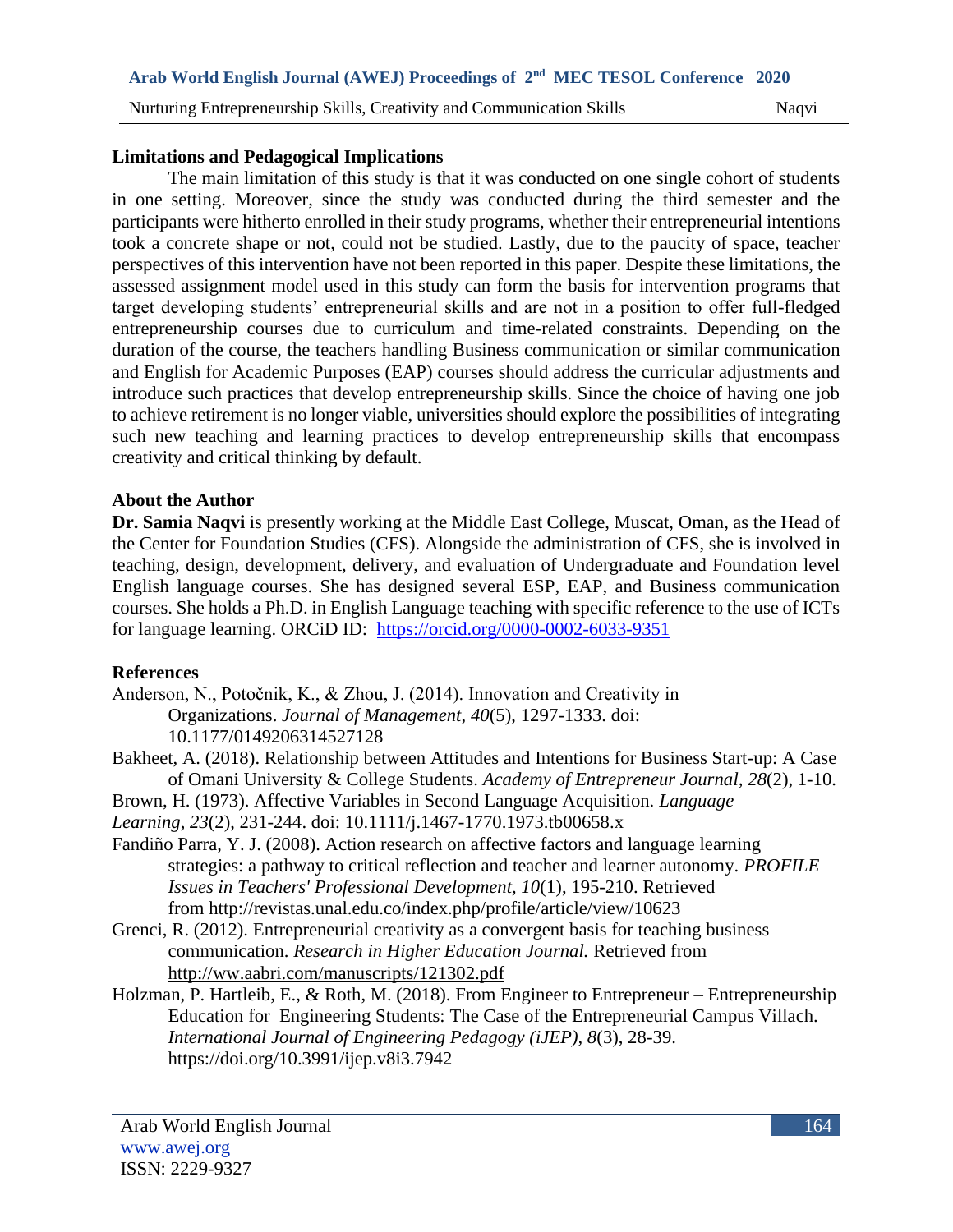Nurturing Entrepreneurship Skills, Creativity and Communication Skills Naqvi

- Ibrahim, O., Devesh, S., & Ubaidullah, V. (2017). Implication of attitude of graduate students in Oman towards entrepreneurship: an empirical study. *Journal of Global Entrepreneurship Research*, *7*(8), 2-17. doi: 10.1186/s40497-017-0066-2
- Ireland, R.D., & Webb, J.W. (2007). Strategic entrepreneurship: creating competitive advantage through streams of innovation. *Business Horizons, 50*, 49–59.
- Karim, M. (2016). Entrepreneurship Education in an Engineering Curriculum. *Procedia Economics And Finance*, *35*, 379-387. doi: 10.1016/s2212-5671(16)00047-2
- Krashen, S. (1981). The "Fundamental Pedagogical Principle" In Second Language Teaching. *Studia Linguistica*, *35*(1-2), 50-70. doi: 10.1111/j.1467-9582.1981.tb00701.x
- Kuratko*,* D. F. (2005*).* The Emergence of Entrepreneurship Education Development, Trends, and Challenges. *Entrepreneurship Theory & Practice, 29*, 577-598.
- Magd, H., & McCoy, M. (2014). Entrepreneurship in Oman: Paving the Way for a Sustainable Future. *Procedia Economics and Finance*, *15*, 1632-1640. doi: 10.1016/s2212- 5671(14)00634-0
- Melnikova, J., Ahrens, A., Grunwald, N. & Zaščerinska, J. (2017). Integration of Entrepreneurship into Higher Education as a Premise for Youth Well-Being in Lithuania and Latvia. [Balkan Region Conference on Engineering and Business Education,](https://ideas.repec.org/s/vrs/brcebe.html) Sciendo, vol. 2(1), pages 159-166, December.
- Shaw, G. (1993). The Shape of our Field: Business Communication as a Hybrid Discipline. *Journal of Business Communication*, *30*(3), 297-313. doi: 10.1177/002194369303000304
- Souitaris, V., Zerbinati, S., & Al-Laham, A. (2007). Do entrepreneurship programmes raise entrepreneurial intention of science and engineering students? The effect of learning, inspiration and resources. *Journal of Business Venturing*, *22*(4), 566-591. doi: 10.1016/j.jbusvent.2006.05.002
- Özdemir, P. (2015). A Combined Approach to Teaching English and Entrepreneurship. *Procedia - Social and Behavioral Sciences*, *199*, 293-297. doi: 10.1016/j.sbspro.2015.07.547
- Si, S. Ahlstrom, D. Wei, J. & Cullen, J. (2020) Business, Entrepreneurship and Innovation Toward Poverty Reduction, *Entrepreneurship & Regional Development*, *32* (1-2), 1-20, DOI: 10.1080/08985626.2019.1640485
- Ward, T. (2004). Cognition, creativity, and entrepreneurship. *Journal of Business Venturing*, *19*(2), 173-188. doi: 10.1016/s0883-9026(03)00005-3
- Wei, J. (2005). Engineering education for a post-industrial world. *Technology in Society*, *27*(2), 123-132. doi: 10.1016/j.techsoc.2005.01.001
- Zhang, D. (2017) Investigating the Perception of University Entrepreneurship Education *Journal of Entrepreneurship Education, 20* (2), 1-18.

### **Appendix A**

#### *Student Survey on Business Communication Individual Assignment: Creating a Company*

This survey focuses on the individual assignment, which is an assessed component in the Business Communication module. The main objective of this survey is to find out your perspectives on the role of this assignment in enhancing your creativity, critical thinking, entrepreneurship skills, research skills, and motivation alongside content knowledge, report writing, and communication skills.

The information that you express through this questionnaire will be handled by me with extreme confidentiality and will be used for arriving at some conclusions for my case study research. Your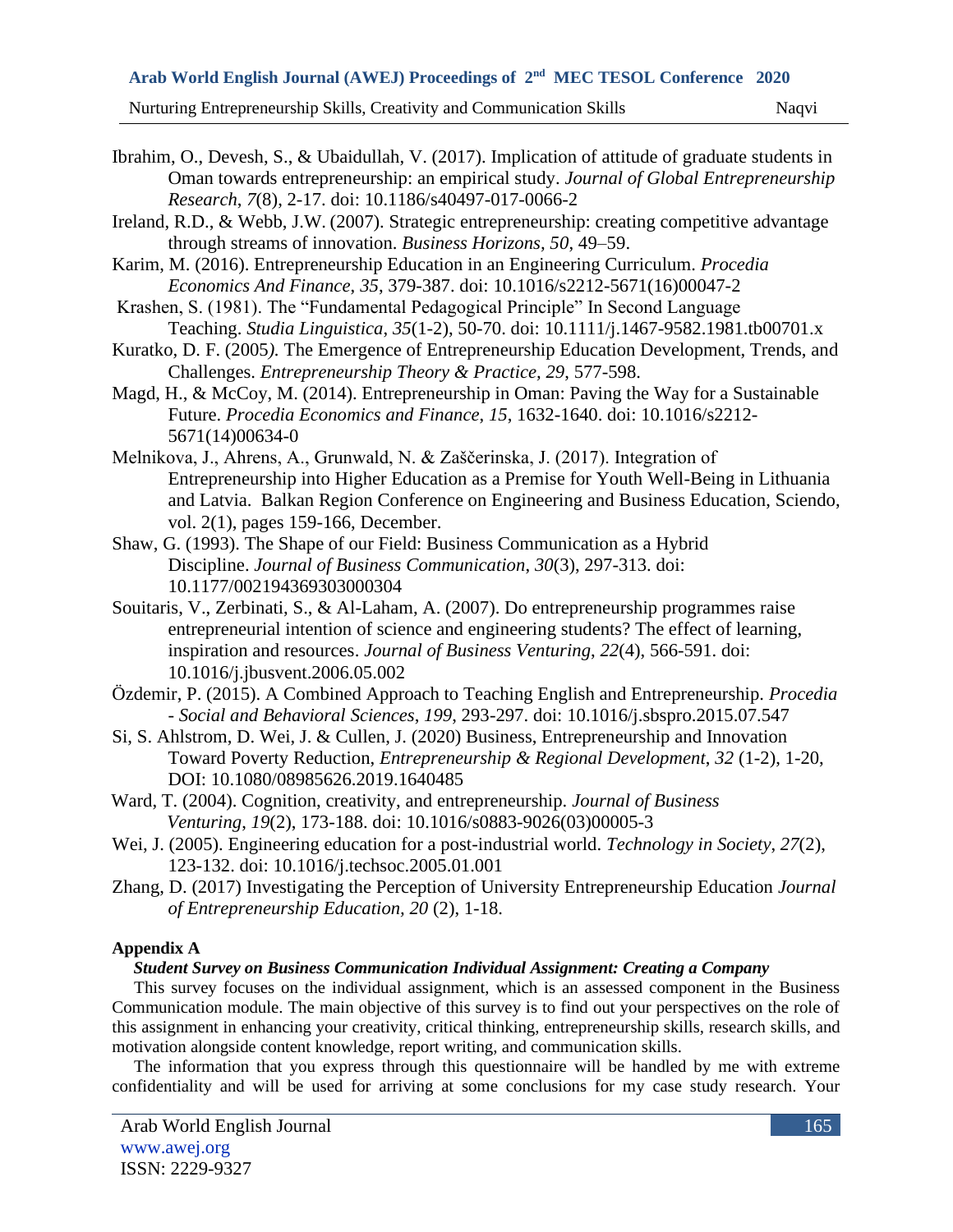participation in this survey is optional and highly appreciated and will be of great value to reach the objectives of my mentioned work. Please fill out carefully the entire questionnaire, for which I thank you in advance. Your response to these questions is based on the agreement that you have been clearly explained about the purpose and scope of the survey.

Gender

o Male

o Female

Semester

 $\circ$  1

o 2

o 3

 $\circ$  4

Specialization:

SA: Strongly Agree A: Agree N: Not sure D: Disagree SD: Strongly Disagree Please choose the most suitable option Table 1. *Content knowledge*

| Table 1. Content Milbritage                                                                      |    |   |   |   |    |
|--------------------------------------------------------------------------------------------------|----|---|---|---|----|
|                                                                                                  | SА | A | N | D | SD |
| 1. The assignment encouraged me to research and explore<br>business ideas beyond the curriculum. |    |   |   |   |    |
| 2. I learned about the functions of an organization.                                             |    |   |   |   |    |
| 3. I learned about the organization structure.                                                   |    |   |   |   |    |
| 4. I learned about various business strategies.                                                  |    |   |   |   |    |
| 5. I learned about staff profiles and their roles in an<br>organization.                         |    |   |   |   |    |

Table 2. *Research skills*

| 1. The assignment encouraged me to research various areas    |  |  |
|--------------------------------------------------------------|--|--|
| of a business enterprise.                                    |  |  |
| 2. I researched various pricing strategies before finalizing |  |  |
| the prices of my products/services.                          |  |  |
| 3. I researched various organization structures used before  |  |  |
| creating my organization structure.                          |  |  |
| 4. I researched the secrets behind the success of a          |  |  |
| successful organization.                                     |  |  |
| 5. I read various staff profiles before deciding upon the    |  |  |
| profiles of my staff.                                        |  |  |
| 6. I explored the options available for financing and        |  |  |
| supporting young entrepreneurs in Oman.                      |  |  |
|                                                              |  |  |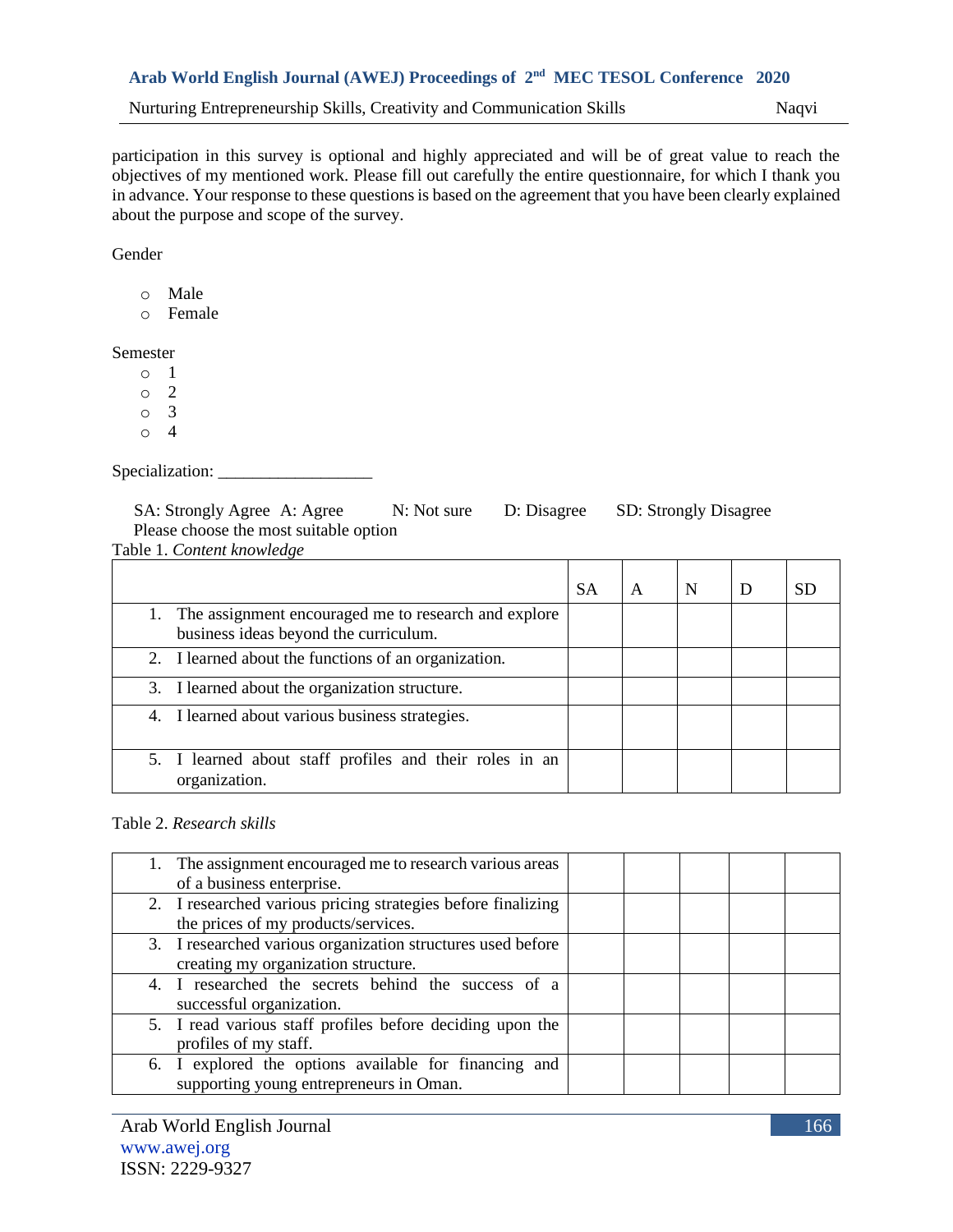Nurturing Entrepreneurship Skills, Creativity and Communication Skills Naqvi

#### Table 3. *Entrepreneurship skills*

| 1. The assignment developed my entrepreneurship skills.                        |  |  |  |
|--------------------------------------------------------------------------------|--|--|--|
| 2. I learned how to get and arrange for finances before<br>starting a company. |  |  |  |
| 3. I learned how to budget the available finances.                             |  |  |  |
| 4. I learned about various pricing strategies.                                 |  |  |  |
| 5. I learned about various pricing strategies.                                 |  |  |  |
| 6. I look forward to establishing this business in real.                       |  |  |  |

#### Table 4. *Creativity*

| The assignment helped me develop my creativity.       |  |  |  |
|-------------------------------------------------------|--|--|--|
| The assignment developed the spirit of inquiry and    |  |  |  |
| innovation.                                           |  |  |  |
| I learned how to give a meaningful name to my         |  |  |  |
| future company.                                       |  |  |  |
| I learned how to devise a meaningful slogan.          |  |  |  |
| I learned how to create a logo which ideally reflects |  |  |  |
| the nature and business of my company.                |  |  |  |

#### Table 5. *Critical thinking*

|              | The assignment encouraged me to think about which        |  |  |  |
|--------------|----------------------------------------------------------|--|--|--|
|              | product/service would sell in the market.                |  |  |  |
|              | The assignment helped me reflect on how to utilize my    |  |  |  |
|              | budget.                                                  |  |  |  |
| $\mathbf{R}$ | The assignment made me reflect on various pricing        |  |  |  |
|              | strategies and decide the prices.                        |  |  |  |
|              | I learned how to conceptualize a business venture.       |  |  |  |
|              | I reflected on various options available for business in |  |  |  |
|              | my context.                                              |  |  |  |

#### Table 6. *Affective domain*

|    | I enjoyed working on this assignment.                |  |  |  |
|----|------------------------------------------------------|--|--|--|
| 2. | I was happy to share my ideas with my friends and    |  |  |  |
|    | teachers.                                            |  |  |  |
| 3. | The logo and slogan creation task gave me a sense of |  |  |  |
|    | achievement.                                         |  |  |  |
| 4. | I am confident that I can start a business on my own |  |  |  |
|    | in the future.                                       |  |  |  |
| 5. | The assignment gave me an opportunity to express     |  |  |  |
|    | what I am interested in.                             |  |  |  |
| 6. | The assignment helped me give a shape to my          |  |  |  |
|    | dreams.                                              |  |  |  |
| 7. | My friends' and teachers' approval and appreciation  |  |  |  |
|    | gave me satisfaction.                                |  |  |  |
| 8. | I enjoyed working independently.                     |  |  |  |